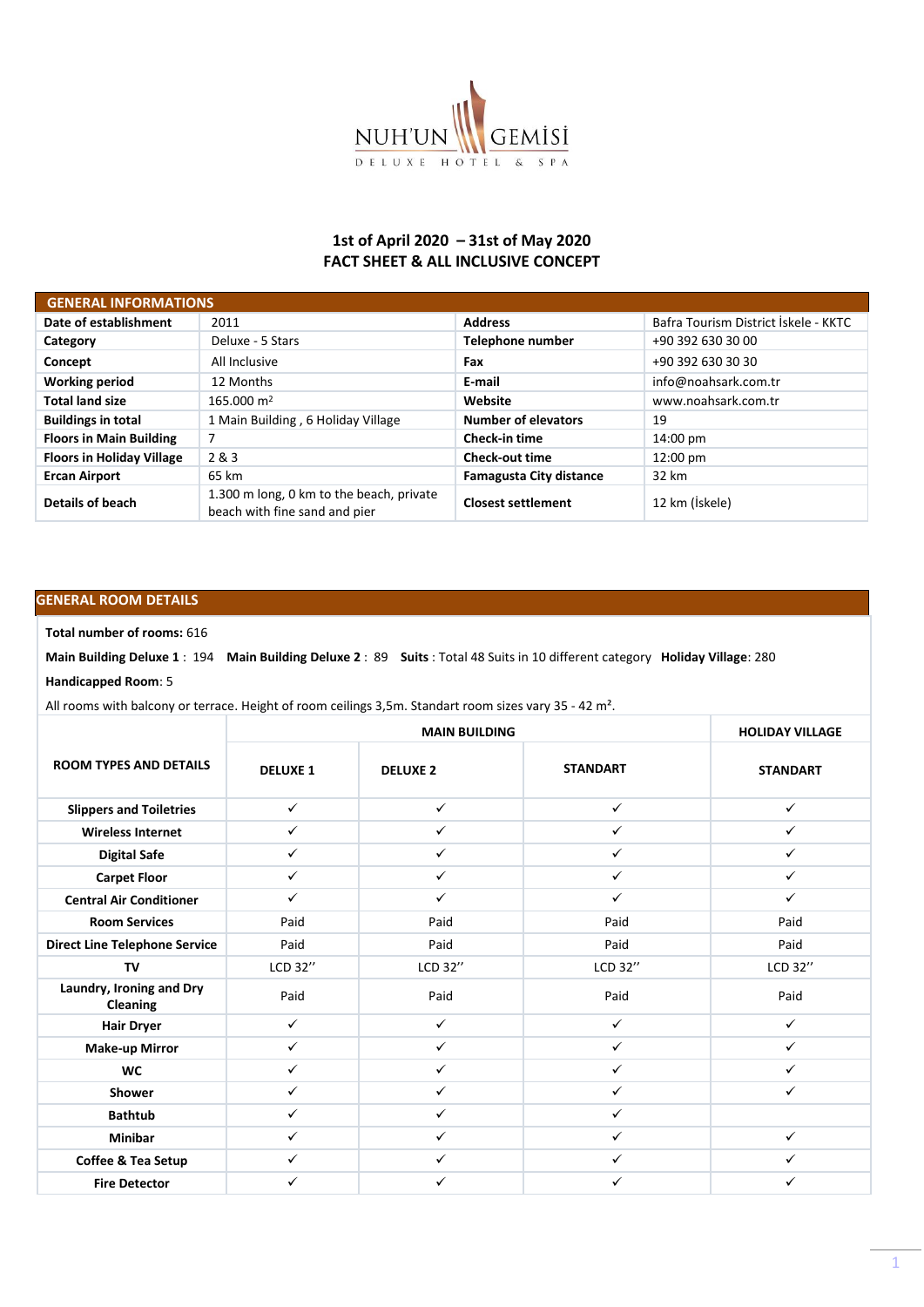| <b>FOOD &amp; BEVERAGES</b>         |                                                 |                                         |                                                                          |                                      |              |                      |  |  |  |  |
|-------------------------------------|-------------------------------------------------|-----------------------------------------|--------------------------------------------------------------------------|--------------------------------------|--------------|----------------------|--|--|--|--|
|                                     |                                                 |                                         |                                                                          |                                      |              |                      |  |  |  |  |
| <b>RESTAURANTS &amp;</b>            | <b>ACTIVITY</b>                                 | <b>FORM</b>                             | <b>DESCRIPTION</b>                                                       | 1st of April 2020 - 31st of May 2020 |              |                      |  |  |  |  |
| <b>BARS</b>                         |                                                 |                                         |                                                                          | <b>FROM</b>                          | <b>UNTIL</b> | <b>ALL INCLUSIVE</b> |  |  |  |  |
| <b>FLORA</b>                        | <b>Breakfast</b>                                | Open Buffet                             | All drinks will be served to the table.                                  | 07:00                                | 10:00        | ✓                    |  |  |  |  |
| <b>RESTAURANT</b><br>(MAIN REST.)   | Late Breakfast                                  | Open Buffet                             | All drinks will be served to the table.                                  | 10:00                                | 11:00        | $\checkmark$         |  |  |  |  |
|                                     | Open Buffet<br>Lunch                            | All drinks will be served to the table. | 12:00                                                                    | 14:30                                | ✓            |                      |  |  |  |  |
|                                     | <b>Snack Buffet</b><br>& Coffee<br><b>Break</b> | Open Buffet                             | Sweet & Salted Cookies, Varieties of Pastry and<br>Snacks.               | 15:30                                | 17:30        | ✓                    |  |  |  |  |
| <b>FLORA</b><br><b>RESTAURANT</b>   | <b>Dinner</b>                                   | Open Buffet                             | Children buffet, Diet Buffet,<br>All drinks will be served to the table. | 19:00                                | 21:30        | ✓                    |  |  |  |  |
| (MAIN REST.)                        | Night Buffet                                    | Snack                                   | Soup and Snacks                                                          | 00:00                                | 01:00        | $\checkmark$         |  |  |  |  |
| <b>NOAH'S ARK</b><br><b>CAFE</b>    | Cafe                                            | Food                                    | <b>Desserts</b>                                                          | 10:00                                | 00:00        | Paid                 |  |  |  |  |
| <b>ROOM SERVICE</b>                 | Food &<br><b>Beverages</b>                      | Menu                                    | Room Service Menu                                                        |                                      | 24 hours     | Paid                 |  |  |  |  |
| <b>ALABORA A'LA</b><br><b>CARTE</b> | A'la Carte<br>Restaurant                        | Menu                                    | Mediterranean cuisine                                                    | 16:00                                | 00:00        | Paid                 |  |  |  |  |

˟ Fresh fruit juices and icecreams are paid in all areas.

| <b>BARS</b>             |                          |                  |                                                           |                                      |              |                                |  |
|-------------------------|--------------------------|------------------|-----------------------------------------------------------|--------------------------------------|--------------|--------------------------------|--|
|                         |                          |                  |                                                           | 1st of April 2020 - 31st of May 2020 |              |                                |  |
| <b>BARS</b>             | <b>ACTIVITY</b>          | <b>FORM</b>      | <b>DESCRIPTION</b>                                        | <b>FROM</b>                          | <b>UNTIL</b> | <b>ALL</b><br><b>INCLUSIVE</b> |  |
| <b>NOAH'S ARK CAFE</b>  | Cafe                     | <b>Beverages</b> | Tea, Coffee Machines, Water,<br>Soft and Alcoholic Drinks | 10:00                                | 00:00        | $\checkmark$                   |  |
| <b>MINIBAR</b>          | <b>Beverage Services</b> | Minibar          | Will be renewed every day                                 |                                      |              | $\checkmark$                   |  |
| <b>ALABORA BAR</b>      | <b>Beverage Services</b> | Menu             | <b>Beverage Services</b>                                  | 16:00                                | 00:00        | Paid                           |  |
| <b>NARGILE CAFE BAR</b> | <b>Beverage Services</b> | Menu             | Hookah and Beverage Services                              | 16:00                                | 00:00        | Paid                           |  |
| <b>ENGLISH PUB</b>      | <b>Beverage Services</b> | Menu             | <b>Beverage Services</b>                                  | 21:00                                | 01:00        | Paid                           |  |
| <b>VITAMIN BAR</b>      | <b>Beverage Services</b> | Menu             | <b>Beverage Services</b>                                  | 10:00                                | 20:00        | Paid                           |  |
| *PAVILIONS              | Food and Beverages       | Menu             | Special Packages                                          | 10:00                                | 18:00        | Paid                           |  |

˟ Age limit for English Pub is +18.

˟ Fresh fruit juices and icecreams are paid in all areas.

| <b>MINIBAR</b> |             |               |      |  |
|----------------|-------------|---------------|------|--|
| Water          | Soft Drinks | Mineral Water | Beer |  |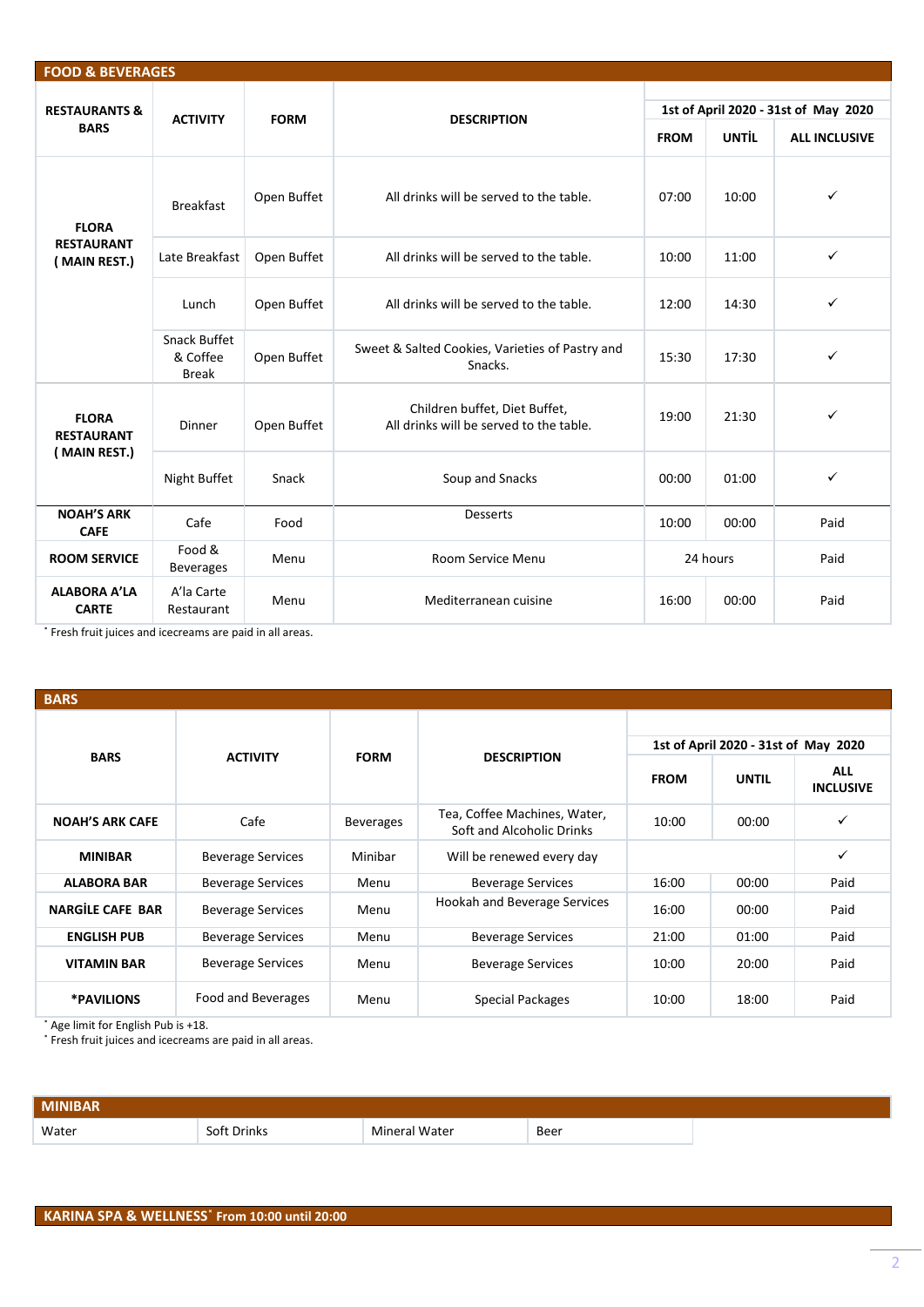| <b>SERVICE</b>                         | <b>FREE</b> | <b>PAID</b> | <b>SERVICE</b>     | <b>FREE</b> | <b>PAID</b> |
|----------------------------------------|-------------|-------------|--------------------|-------------|-------------|
| Indoor Pool                            |             |             | Resting Area       |             |             |
| <b>Fitness Center</b>                  |             |             | Massage Service    |             |             |
| Sauna ***                              |             |             | Skin and Body Care |             |             |
| Turkish Bath (Except rubbing services) |             |             | Steam Room***      |             |             |

˟Age limit for Karina Spa & Wellness Center is +12 due to safety reasons.

˟˟ Fitness Center will serves from 08:00 until 20:00. Age limit for Karina Spa & Wellness Center is +12 due to safety reasons.

\*\*\* Sauna and Steam Room serving from 12:00 until 20:00 on weekdays.

| <b>SERVICES FOR HONEYMOONERS</b> |             |             |                                              |             |             |  |  |
|----------------------------------|-------------|-------------|----------------------------------------------|-------------|-------------|--|--|
| <b>SERVICES</b>                  | <b>FREE</b> | <b>PAID</b> | <b>SERVICES</b>                              | <b>FREE</b> | <b>PAID</b> |  |  |
| <b>Special Toiletries</b>        |             |             | Round-trip private transfer from/to airport. |             |             |  |  |
| Special Room Decoration          |             |             | Fresh Flower delivery                        |             |             |  |  |
| Breakfast service to the room    |             |             |                                              |             |             |  |  |
| Fruit basket & Wine              |             |             |                                              |             |             |  |  |

| <b>KARAKACAN KID'S CLUB</b>   |                   |                          |                     |  |  |  |  |
|-------------------------------|-------------------|--------------------------|---------------------|--|--|--|--|
| <b>CLUB</b>                   | <b>KID'S CLUB</b> | <b>ACTIVITY</b>          | <b>HERSEY DAHIL</b> |  |  |  |  |
| $4 - 12$ Ages (Mini & Junior) | Activity Room,    | Contests & Face painting |                     |  |  |  |  |

 $\triangleright$  Babysitter service is paid.

➢ Kid's Club will be serving from 10:00 until 17:00 on weekdays and from 10:00 until 23:00 on weekends.

| <b>ENTERTAINMENT</b>                                 |             |             |                                        |             |             |  |  |
|------------------------------------------------------|-------------|-------------|----------------------------------------|-------------|-------------|--|--|
| <b>ACTIVITY</b>                                      | <b>FREE</b> | <b>PAID</b> | <b>ACTIVITY</b>                        | <b>FREE</b> | <b>PAID</b> |  |  |
| Indoor Disco (22:00 - 00:00 Everyday except Mondays) |             |             | Table Tennis                           |             |             |  |  |
| Dart                                                 |             |             | Pinball                                |             |             |  |  |
| American Pool                                        |             |             | English Pub 3 Ball Heated Professional |             |             |  |  |
|                                                      |             |             | Pool                                   |             |             |  |  |

| <b>SPORT AREAS</b>                     |             |             |                            |             |             |  |  |  |
|----------------------------------------|-------------|-------------|----------------------------|-------------|-------------|--|--|--|
| <b>SERVICE</b>                         | <b>FREE</b> | <b>PAID</b> | <b>SERVICE</b>             | <b>FREE</b> | <b>PAID</b> |  |  |  |
| Professional Football Field (1 Field)  |             |             | Tennis Courts (4 Courts) * |             |             |  |  |  |
| Basketball Court(1 Court) <sup>*</sup> |             |             |                            |             |             |  |  |  |

\*Lighting for basketball and tennis courts are paid.

| <b>OTHER SERVICES</b>                             |             |             |                                   |             |             |  |  |  |
|---------------------------------------------------|-------------|-------------|-----------------------------------|-------------|-------------|--|--|--|
| <b>SERVICE</b>                                    | <b>FREE</b> | <b>PAID</b> | <b>SERVICE</b>                    | <b>FREE</b> | <b>PAID</b> |  |  |  |
| Market                                            |             |             | <b>Health Services</b>            |             |             |  |  |  |
| <b>Rental Cars</b>                                |             |             | <b>Private Dinner Events</b>      |             |             |  |  |  |
| Transportation Services - VIP transfer, Bus, Taxi |             |             | <b>Private Celebration Events</b> |             |             |  |  |  |
| Wi-fi in all areas                                |             |             | Fax - Photocopy                   |             |             |  |  |  |
| Dry cleaning, Ironing and Laundry                 |             |             | Direct Line Telephone             |             |             |  |  |  |

➢ Hotel reserves it's rights to delay or change opening dates/hours for all facilities due to climate conditions or occupancy reasons.

➢ Hotel reserves it's rights to change the concept due to operational reasons.

➢ Check-in time is 14:00. Check-out time is 12:00.

➢ Concept starts with lunch on check-in and ends with breakfast on check-out date.